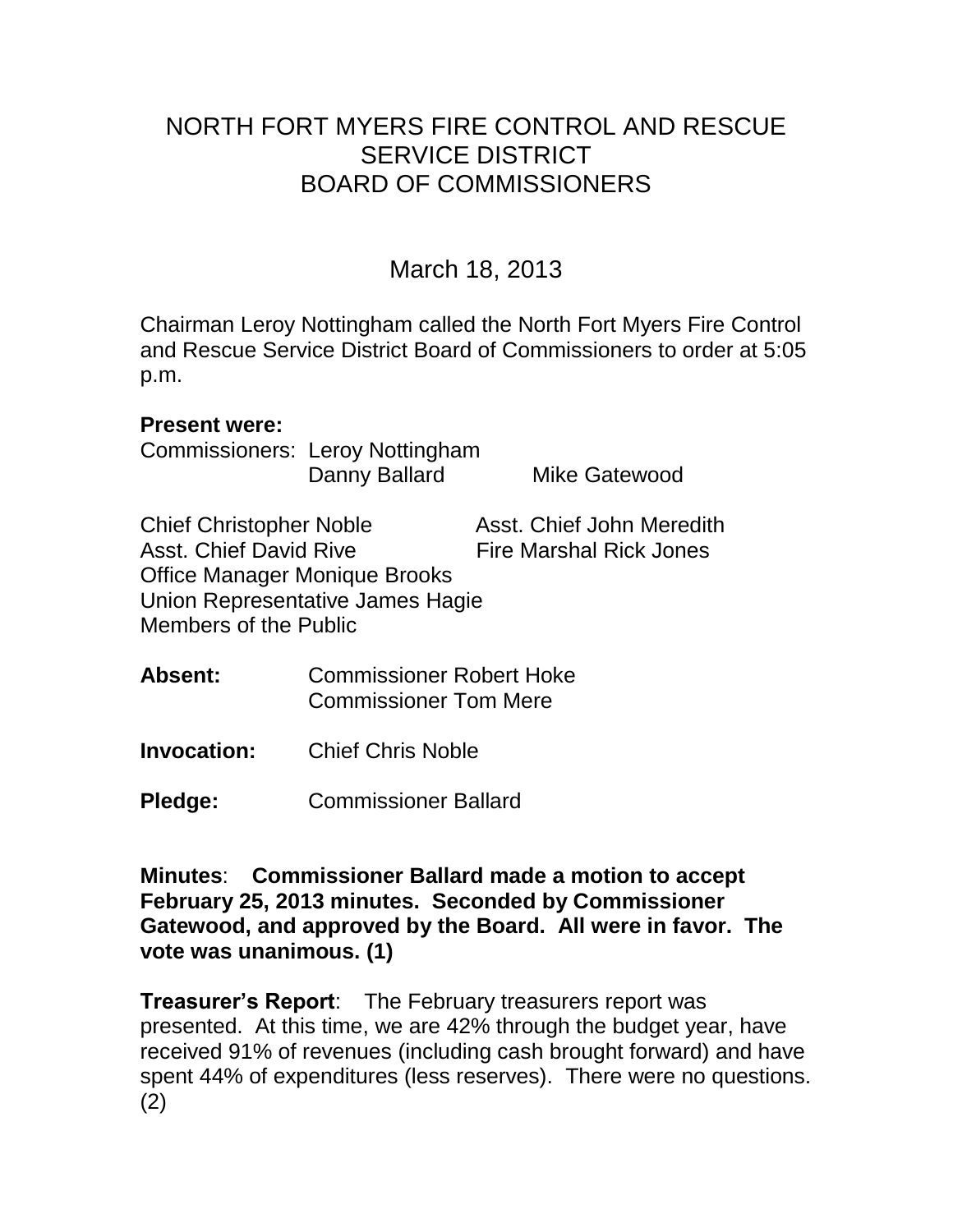## **Chief's Report:**

By Chief Noble-

- Weekly reports and monthly run sheet is attached
- Local strike teams have been called out to several brush fires. The county is short staffed on the availability of brush trucks.
- The Annual audit went very well. Jeff Tuscan will be here next month to present the 2011/2012 Audit. However, we will need to move next months commission meeting to a week later (April 22, 2013), for the presentation of the audit.
- The fact finding committee is going very well
- Mentioned the Association that has recently been formed in Collier County

By Asst. Chief Meredith-

- Preventative Maintenance has been performed on all vehicles
- We have received approval from the Lee County Attorney to use Impact Fees for the purchase of the turbo draft.

## **Training:**

Report is attached. There were no questions.

**Fire Prevention:** Report is attached. There were no questions.

**Public Education:** Report is attached. Chief Noble noted that we are holding a CERT picnic, next Thursday, March 28, 2013. There were no questions.

**Union:** Union Representative Hagie stated that everything is going smooth. Feels the fact finding committee is going great. He noted that this past weekend, we participated in the annual MDA boot drive, and it went well with no problems. Commissioner Ballard asked if it was possible to change our collection location? Hagie said yes, and that was being discussed. Hagie also noted that he was in the DROP program. There were no other questions.